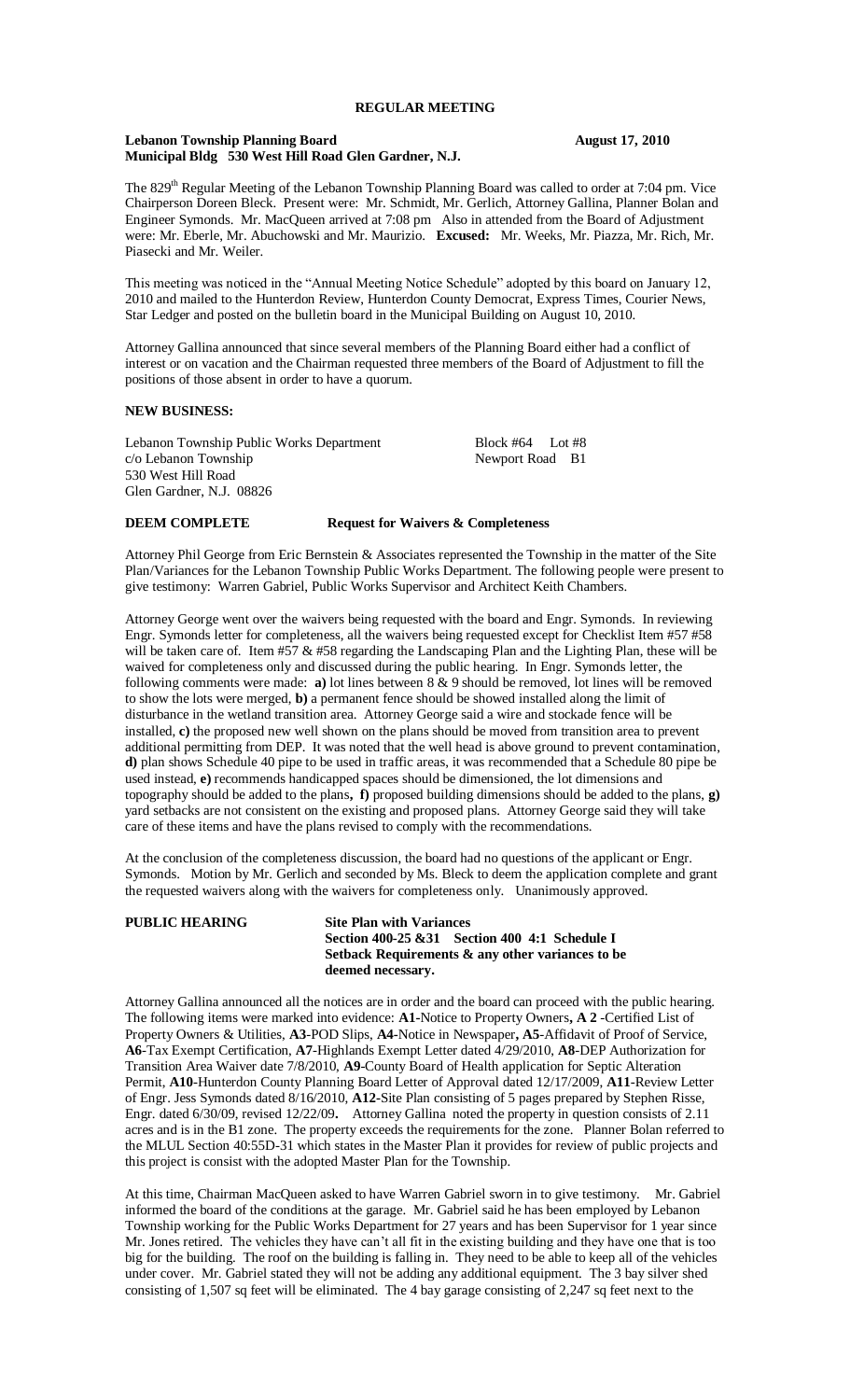#### **Lebanon Township Planning Board August 17, 2010 Page 2**

silver shed will be renovated. The existing storage building consisting of 2,882 sq. feet will be removed. Mr. Gabriel said now during winter months, they have to put the plows and taking them off which causes them to lose time in getting out to plow. At the conclusion of Mr. Gabriel's testimony, Chairman MacQueen asked if the board had questions of the witness. Mr. Gerlich asked if they will be able to keep the plows on the trucks during the winter months. Mr. Gabriel said yes. Mr. Abuchowski asked about the phases which are shown on the plan. Mr. Gabriel said that originally it was being done in two phases, but now it is all one project when originally it was in 2 phases. Mr. Eberle asked about the waste oil and if it was going to be stored outside. Mr. Gabriel said yes in sealed tanks. Mr. Maurizio asked if heat for the building will be added. Mr. Chambers answered yes. At this time, Keith Chambers, Architect was sworn in. Mr. Maurizio asked if they were going to have a radiant heating system. Mr. Chambers said no because of the cost involved.

Mr. Schmidt asked about waste oil being used for a fire heater unit and if so would they need DEP approval. Mr. Gabriel said they would not need DEP approval, because they are allowed and all you would have to do is follow the regulations. At the conclusion of the board's questions, Chairman MacQueen opened the hearing to the public for questions. There were none. Attorney George had Keith Chambers, Architect give testimony at this time. Mr. Chambers discussed with the board the lighting and landscaping. The lighting plan shows new wall mounted lights that are 100 watts with cut off shields which makes the lights shine down. There will be no increase in the lighting. The lights on the building are cutoff shield shoe box lights. There will be 2 of those lights for the employee parking area. Mr. Chambers said they are using this type of lighting so it doesn't spread out since there are residents to the rear of the building. The parking in the rear has 30' poles with down lights called shoe box. There is a timer on the parking lot lights in the back. The lights in the front are street lights. Mr. Chambers stated regarding the landscaping, there is no new landscaping proposed. None of the buffering that is on site now will be removed. There are 40' tall pines trees which are the buffer for the back portion of the property. At the conclusion of Mr. Chambers testimony, the board had a few questions of the witness. The Planner nor Engineer had no questions of Mr. Chambers. When Chairman MacQueen opened the hearing to the public for questions there were none.

Planner Bolan commented stating that this site is difficult to landscape. Planner Bolan said in reviewing the Master Plan and Section 40:55D-31 of the MLUL in terms of this site, they have done a good job in making all this work, showing improvements with the setbacks and it is consistent with the Master Plan. Engineer Symonds commented on the survey plan stating that since the two lots have been merged the line needs to be removed. Attorney George referred to Sheet Page 7 regarding the septic system. Attorney George said the reports prepared by the board professionals are very thorough. At the conclusion of the board's discussion, Chairman MacQueen opened the hearing to the public for comments and statements. There were none.

Chairman MacQueen announced the public portion of the hearing is now closed. The board deliberated at this time and were all in favor of this application noting the water will be collected much better by keeping everything on the property and said this is a huge improvement from what is on the property now. Motion by Mr. Schmidt and seconded by Mr. Gerlich to approve the Site Plan with Bulk Variances with the following conditions:

- a. The applicant shall obtain any other required approvals from outside agencies having jurisdiction.
- b. The applicant shall comply with those recommendations contained in the review letter of Engr. Jess Symonds dated August 16, 2010.

## **ROLL CALL VOTE:**

| <b>AYES:</b>    | Mr. Schmidt, Mr. Gerlich, Mr. Maurizio, Mr. Abuchowski, Mr. MacQueen,<br>Ms. Bleck, Mr. Eberle |  |
|-----------------|------------------------------------------------------------------------------------------------|--|
| <b>NAYES:</b>   | <b>NONE</b>                                                                                    |  |
| <b>ABSTAIN:</b> | <b>NONE</b>                                                                                    |  |
| <b>ABSENT:</b>  | Mr. Weeks, Mr. Piazza, Mr. Piasecki, Mr. Rich, Mr. Weiler                                      |  |
|                 |                                                                                                |  |

**Attorney Gallina will prepare the Resolution for the next meeting on September 7, 2010.**

## **PRESENTATION OF BILLS:**

|                       | Total: \$1,038.00                                 |
|-----------------------|---------------------------------------------------|
| b. Bayer/Risse Engrs. | \$478.00 - Prepare & Attend Bd Mtg $8/3/2010$     |
|                       | Attend Board Meeting 8/3/2010                     |
| a. John Gallina, Esq. | \$560.00 – Review Draft Ord. (Alternative Energy) |

Motion by Mr. Gerlich and seconded by Mr. Eberle to approve the bills as presented. Unanimously approved.